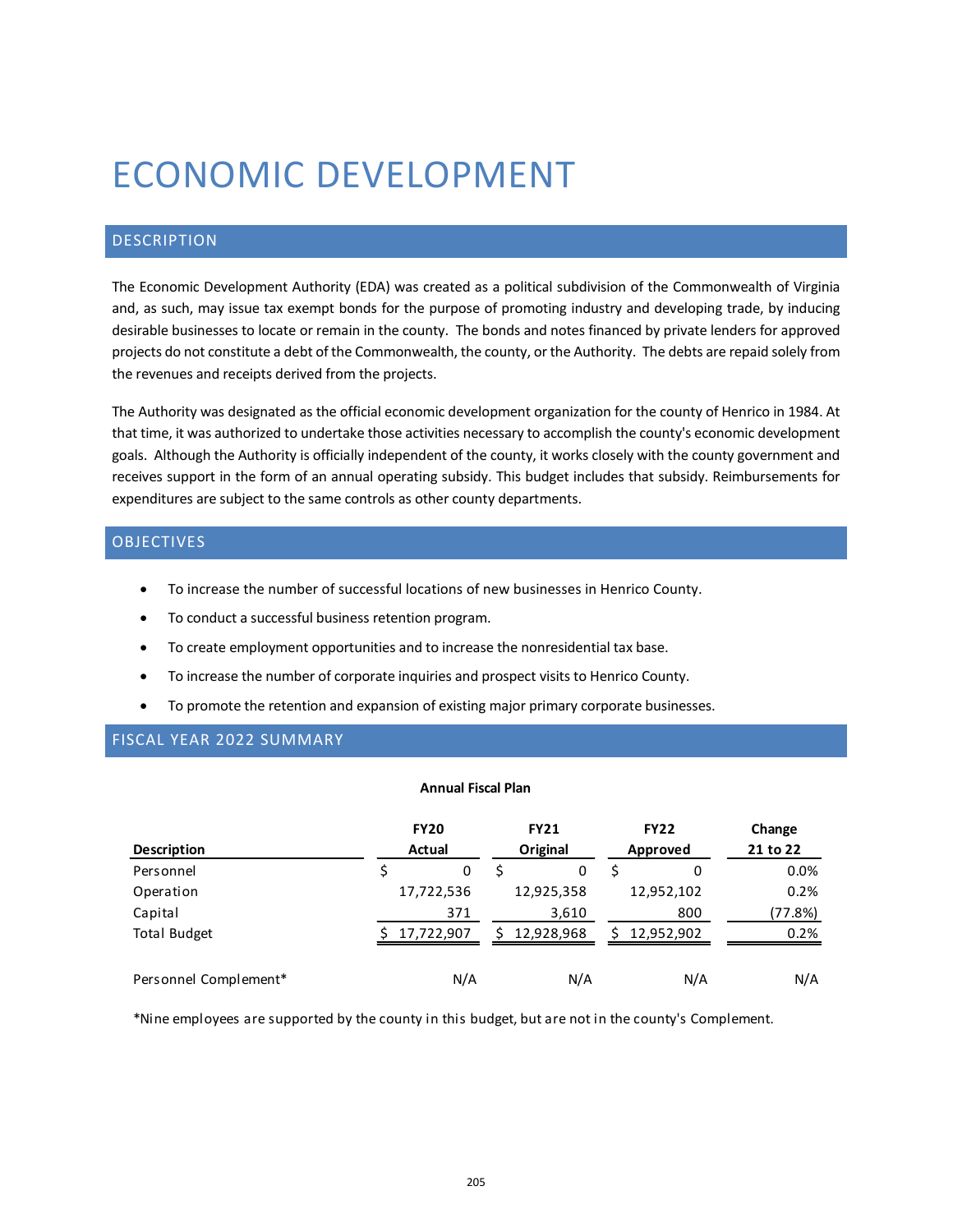#### *Economic Development*

#### PERFORMANCE MEASURES

|                                          | <b>FY20</b> | <b>FY21</b> |   | <b>FY22</b> | Change<br>21 to 22 |
|------------------------------------------|-------------|-------------|---|-------------|--------------------|
| <b>Effectiveness Measures</b>            |             |             |   |             |                    |
| Square Footage of New Businesses         | 248,150     | 500,000     |   | 500,000     | 0                  |
| Announced New Jobs Created               | 978         | 400         |   | 400         | 0                  |
| Payroll - New Businesses                 | 46,203,189  | 18,000,000  | S | 18,000,000  | 0                  |
| Square Footage of Existing Businesses    | 505,300     | 275,000     |   | 275,000     | 0                  |
| Jobs Created - Expansions and Retentions | 2.596       | 300         |   | 300         | 0                  |
| Payroll - Expansions and Retentions      | 162.524.476 | 15,000,000  |   | 15,000,000  | 0                  |

### BUDGET HIGHLIGHTS

The budget for the Economic Development Authority for FY2021-22 is \$12,952,902. This is an increase of \$23,934, or 0.2 percent, over the FY2020-21 approved budget. Increases in the funding for the salary requirements of the Authority's staff and support for the Greater Richmond Partnership were mostly offset by a lowered request of support for Richmond Region Tourism.

Since FY1997-98, the county's share of the Richmond Center Expansion Project (RCEP), funded with Hotel/Motel Tax revenues has been included in this budget. Beginning in FY2000-01, the entire 8.0 percent Hotel/Motel tax levy has been transferred to the Richmond Convention Center Authority. At the end of the fiscal year, Henrico's local 2.0 percent component is returned from the Convention Center. In FY2021-22, \$8,000,000 is included for the Richmond Center Expansion Project. This is unchanged from the FY2020-21 approved budget. This FY2020-21 figure was lowered from the FY2019-20 amount of \$13,200,000 as a result of dramatic declines in lodging receipts associated with the COVID-19 pandemic. Henrico's annual contribution to Richmond Region Tourism was decreased by \$319,925 for the same reason. The amount of support for the organization will be \$2,652,097 in FY2021-22.

The request for FY2021-22 also contains the county's \$385,000 contributions to the Greater Richmond Partnership. This increase of \$50,000 returns funding to FY2019-20 levels. This portion of the EDA budget also contains \$50,000 for the GO Virginia initiative

The Authority's nine staff members are not included in the county's complement since they are paid by the Economic Development Authority. The funding for salary and FICA requirements for these positions is provided by the county. The benefit costs of all positions are provided by the Authority.

Setting aside the contributions for the outside organizations noted above, the budget request for the administrative operations of the Authority is up \$231,669, or 14.2 percent, above the FY2020-21 approved budget. This robust growth is due to salary and FICA increases for the Authority's staff, enhanced support for advertising and additional funding of the Authority's efforts at White Oak Technology Park.